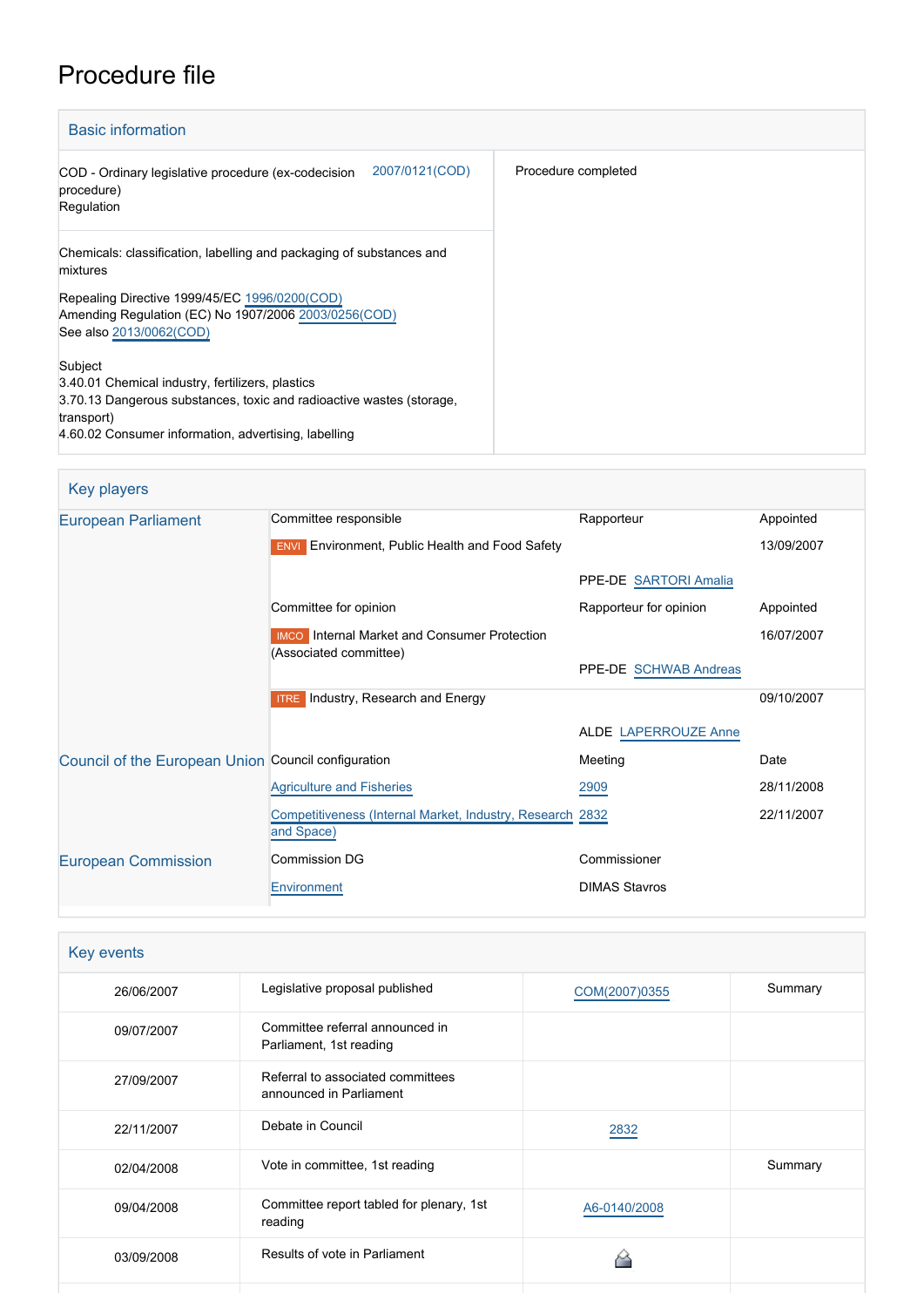| 03/09/2008 | Debate in Parliament                                     |              |         |
|------------|----------------------------------------------------------|--------------|---------|
| 03/09/2008 | Decision by Parliament, 1st reading                      | T6-0392/2008 | Summary |
| 28/11/2008 | Act adopted by Council after Parliament's<br>1st reading |              |         |
| 16/12/2008 | Final act signed                                         |              |         |
| 16/12/2008 | End of procedure in Parliament                           |              |         |
| 31/12/2008 | Final act published in Official Journal                  |              |         |

## Technical information

| Procedure reference        | 2007/0121(COD)                                                                                                                   |
|----------------------------|----------------------------------------------------------------------------------------------------------------------------------|
| Procedure type             | COD - Ordinary legislative procedure (ex-codecision procedure)                                                                   |
| Procedure subtype          | Legislation                                                                                                                      |
| Legislative instrument     | Regulation                                                                                                                       |
|                            | Repealing Directive 1999/45/EC 1996/0200(COD)<br>Amending Regulation (EC) No 1907/2006 2003/0256(COD)<br>See also 2013/0062(COD) |
| Legal basis                | EC Treaty (after Amsterdam) EC 095                                                                                               |
| Stage reached in procedure | Procedure completed                                                                                                              |
| Committee dossier          | ENVI/6/51095                                                                                                                     |

## Documentation gateway

| Legislative proposal                                               |             | COM(2007)0355  | 27/06/2007 | EC         | Summary |
|--------------------------------------------------------------------|-------------|----------------|------------|------------|---------|
| Document attached to the procedure                                 |             | SEC(2007)0853  | 27/06/2007 | EC         |         |
| Document attached to the procedure                                 |             | SEC(2007)0854  | 27/06/2007 | EC         |         |
| Committee draft report                                             |             | PE398.679      | 11/01/2008 | EP         |         |
| Amendments tabled in committee                                     |             | PE402.685      | 26/02/2008 | EP         |         |
| Committee opinion                                                  | <b>ITRE</b> | PE400.315      | 06/03/2008 | <b>EP</b>  |         |
| Economic and Social Committee: opinion,<br>report                  |             | CES0493/2008   | 12/03/2008 | <b>ESC</b> |         |
| Committee opinion                                                  | <b>IMCO</b> | PE398.646      | 27/03/2008 | EP         |         |
| Committee report tabled for plenary, 1st<br>reading/single reading |             | A6-0140/2008   | 09/04/2008 | EP         |         |
| Text adopted by Parliament, 1st<br>reading/single reading          |             | T6-0392/2008   | 03/09/2008 | EP         | Summary |
| Commission response to text adopted in<br>plenary                  |             | SP(2008)6073   | 17/10/2008 | EC         |         |
| Draft final act                                                    |             | 03671/2008/LEX | 16/12/2008 | CSL        |         |
| Follow-up document                                                 |             | COM(2012)0630  | 29/10/2012 | EC         | Summary |
| Follow-up document                                                 |             | COM(2013)0049  | 05/02/2013 | EC         | Summary |
|                                                                    |             |                |            |            |         |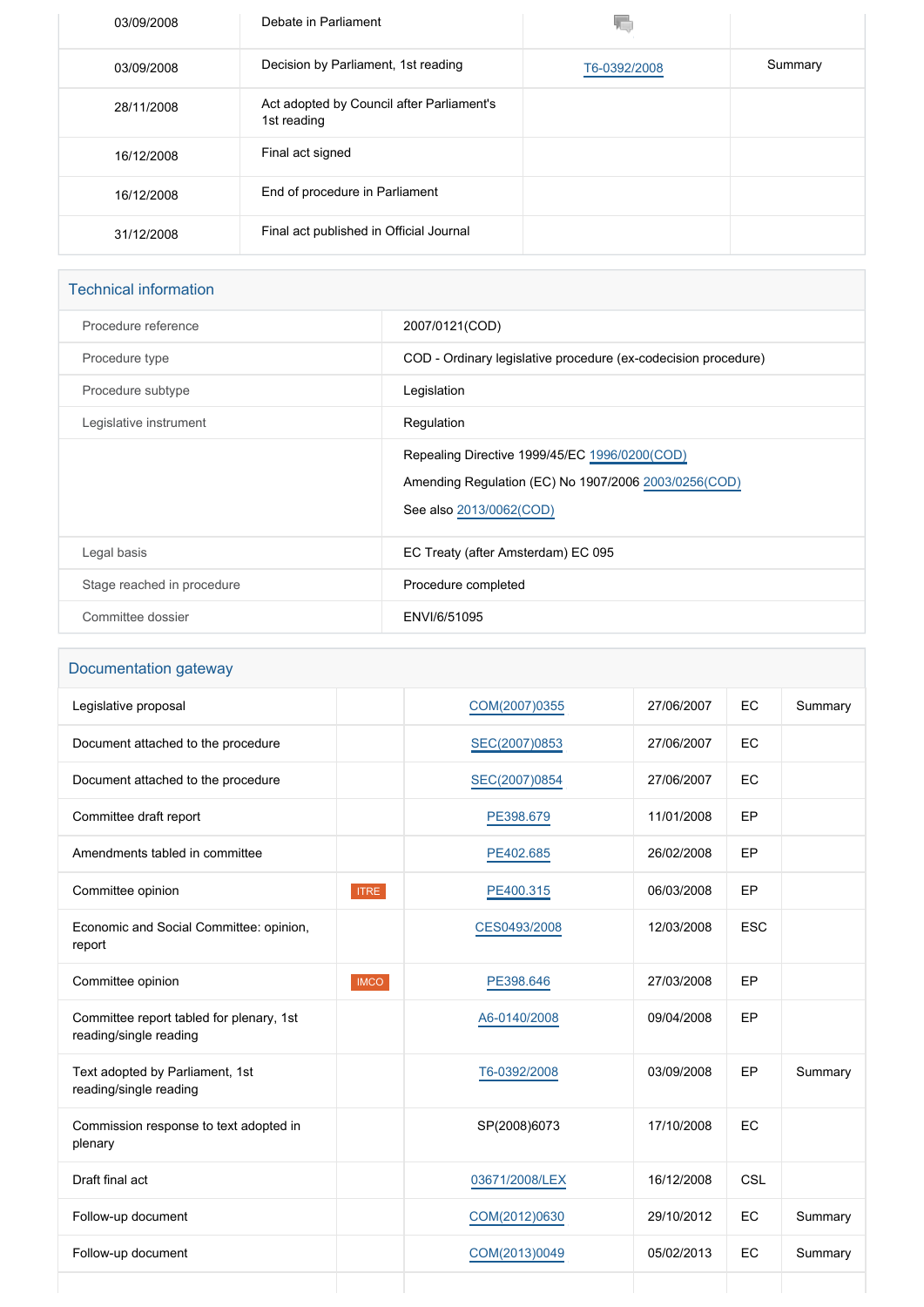| Follow-up document     | SWD(2013)0025  | EC.<br>05/02/2013 |
|------------------------|----------------|-------------------|
|                        |                |                   |
| Additional information |                |                   |
| National parliaments   | <b>IPEX</b>    |                   |
| European Commission    | <b>EUR-Lex</b> |                   |
|                        |                |                   |

### Final act

 [Regulation 2008/1272](https://eur-lex.europa.eu/smartapi/cgi/sga_doc?smartapi!celexplus!prod!CELEXnumdoc&lg=EN&numdoc=32008R1272) [OJ L 353 31.12.2008, p. 0001](https://eur-lex.europa.eu/legal-content/EN/TXT/?uri=OJ:L:2008:353:TOC) Summary

[Corrigendum to final act 32008R1272R\(02\)](https://eur-lex.europa.eu/LexUriServ/LexUriServ.do?uri=CELEX:[%SECTOR]2008[%DESCRIPTOR]3127202:EN:NOT) [OJ L 016 20.01.2011, p. 0001](https://eur-lex.europa.eu/legal-content/EN/TXT/?uri=OJ:L:2011:016:TOC)

[Corrigendum to final act 32008R1272R\(11\)](https://eur-lex.europa.eu/smartapi/cgi/sga_doc?smartapi!celexapi!prod!CELEXnumdoc&lg=EN&model=guicheti&numdoc=32008R1272R(11)) [OJ L 349 21.12.2016, p. 0001](https://eur-lex.europa.eu/legal-content/EN/TXT/?uri=OJ:L:2016:349:TOC)

[Corrigendum to final act 32008R1272R\(17\)](https://eur-lex.europa.eu/LexUriServ/LexUriServ.do?uri=CELEX:[%SECTOR]2019[%DESCRIPTOR]32008127217:EN:NOT) [OJ L 117 03.05.2019, p. 0008](https://eur-lex.europa.eu/legal-content/EN/TXT/?uri=OJ:L:2019:117:TOC)

| Delegated acts |                              |
|----------------|------------------------------|
| 2019/2843(DEA) | Examination of delegated act |
| 2019/2902(DEA) | Examination of delegated act |
| 2022/2555(DEA) | Examination of delegated act |
| 2020/2769(DEA) | Examination of delegated act |
| 2021/2845(DEA) | Examination of delegated act |
| 2020/2661(DEA) | Examination of delegated act |
| 2021/2593(DEA) | Examination of delegated act |
| 2021/2600(DEA) | Examination of delegated act |
| 2020/2699(DEA) | Examination of delegated act |
| 2020/2768(DEA) | Examination of delegated act |
| 2021/2547(DEA) | Examination of delegated act |

## Chemicals: classification, labelling and packaging of substances and mixtures

PURPOSE: to establish a new system on classification and labelling of hazardous substances and mixtures by implementing in the EU the international criteria agreed by the United Nations. PROPOSED ACT: Regulation of the European Parliament and of the Council.

CONTENT: Chemicals are manufactured and traded globally, and their hazards are the same around the world. Therefore the description of hazards should not differ between countries if the product is the same. If the same criteria are used to identify the hazards of chemicals and the same labelling is used to describe them, the level of protection of human health and the environment becomes more consistent, transparent and comparable throughout the world. Professional users of chemicals and consumers all over the world benefit from such a harmonisation. In addition, enterprises will save costs if they do not have to assess hazard information for their chemicals against different sets of criteria.

This proposal builds on existing chemicals legislation and establishes a new system on classification and labelling of hazardous substances and mixtures by implementing in the EU the international criteria agreed by the United Nation Economic and Social Council (UN ECOSOC) for the classification and labelling of hazardous substances and mixtures, called the Globally Harmonised System of Classification and Labelling of Chemicals (GHS). It addresses supply and use of chemicals and, therefore, the main target audience are workers and consumers, as is the case for the current EU system.

The aim is to ensure a level playing field for all suppliers of substances and mixtures in the internal market, as well as a high level of protection of health, safety, environment and consumers. The proposal aims to ensure that the requirements for substances and mixtures are harmonised and that substances and mixtures complying with them can move freely throughout the internal market. This rewards the efforts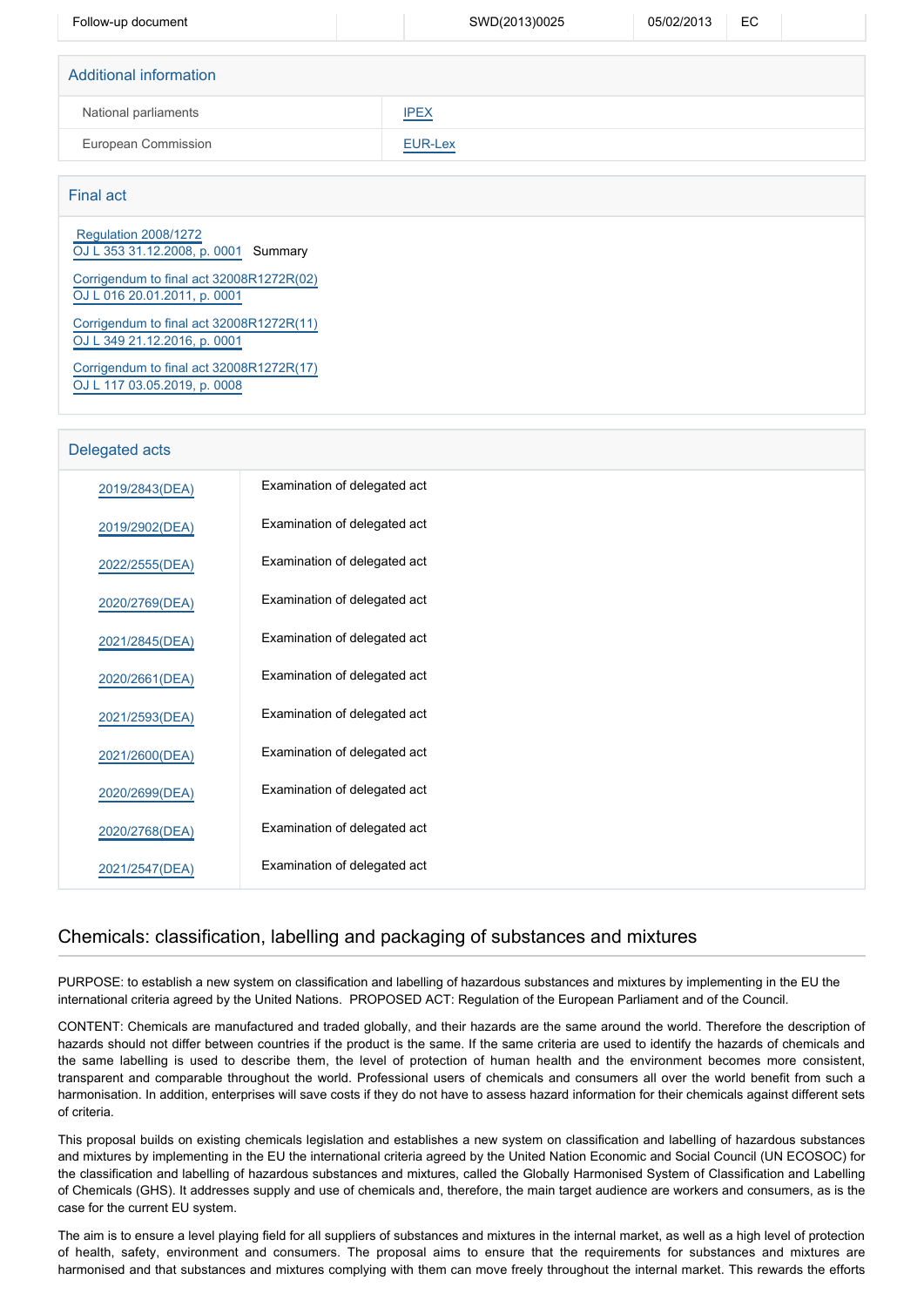required from economic actors to reclassify substances and mixtures.

To this end, the proposed Regulation takes a fivefold approach based on the GHS:

- 1) it harmonises the classification, labelling and packaging rules for substances and mixtures;
- 2) it obliges enterprises to classify their substances and mixtures themselves;
- 3) it obliges enterprises to notify the classifications;
- 4) it establishes a harmonised list of substances classified at Community level in Annex VI;

5) it establishes a classification and labelling inventory, made up of all notifications and harmonised classifications referred to above.

The Regulation applies to substances and mixtures. However, since the physical hazards of substances or mixtures are to some extent influenced by the way in which they are released, the Regulation also covers release by aerosols through a specific hazard class. Radioactive substances are excluded from the scope, as they are covered by other rules. Substances and mixtures subject to customs supervision are also excluded, subject to certain conditions, as they are not supplied in the EU. Substances and mixtures for scientific research and development not placed on the market are also excluded when used under controlled conditions minimising exposure.

The essential terms are defined. Following the GHS, the term ?preparation? is replaced by ?mixture?.

Annex I lists the hazard classes of the GHS, as well as the relevant hazard categories and criteria. If a substance or a mixture fulfils the criteria for any hazard class, it is hazardous. The Commission is empowered to update Annex I and to include new hazard classes agreed at UN level. The concept of ?dangerous? is also laid down, in order to allow minimising effects on downstream legislation.

The label elements from the GHS are specified, i.e. the name, address and telephone number of the supplier, product identifiers, hazard pictograms, signal words, hazard statements and precautionary statements. To maintain the level of protection of current EU law, supplemental information on hazards not yet included in the GHS must also be mentioned. Furthermore, the nominal quantity in the package, as placed on the market to the general public, has to be indicated. To protect confidential business information, it is possible to apply for permission to use a name that does not reveal the substance?s chemical identity. The Agency established by the REACH Regulation will decide on such applications. Principles of precedence for labelling are specified. The supplier has to update the label after changes to the classification, unless the labels are part of an approval decision concerning a biocide or a plant protection product. In the latter case, the applicable special legislation has to be complied with.

To ensure that customers notice hazard information, there are rules on the colours and format of labels and on the location of information on labels.

To reduce the burden on enterprises and to avoid the duplication of transport labels, there are provisions determining which labels to use in case of inner and outer packages.

Safety measures for containers and other packages are set out.

Certain provisions of the REACH Regulation are moved to this Regulation, with regard to the notification to the Agency and establishing the classification and labelling inventory.

Member States must to appoint the authorities for the application and enforcement of this Regulation. Good cooperation between all competent authorities is essential. To bundle information on human health, as under current legislation, one body per Member State is responsible for receiving health-related information. To enhance the exchange of practical experience, the Agency?s Forum established by the REACH Regulation shall also exchange enforcement information under this Regulation.

Lastly, Member States have to establish proportionate sanctions for non-compliance.

### Chemicals: classification, labelling and packaging of substances and mixtures

The Committee on the Environment, Public Health and Food Safety adopted a report drafted by Amalia SARTORI (EPP-ED, IT) and made some amendments to the proposal for a regulation of the European Parliament and of the Council on classification, labelling and packaging of substances and mixtures, and amending Directive 67/548/EEC and Regulation (EC) No 1907/2006. The committee attempted, where possible, to align the text with GHS texts.

The main amendments are as follows :

Scope: the Regulation will not apply to substances and mixtures for scientific research and development or for process oriented research and development, which are not placed on the market or are placed on the market at an annual volume below 1 tonne per supplier. The Commission had excluded from the scope substances and mixtures for scientific research and development, which are not placed on the market, provided they are used under such controlled conditions minimising exposure as if they were classified as carcinogenic, germ cell mutagenic or toxic to reproduction (CMR) category 1A or 1B according to Annex I, but the Committee did not accept this. The latter added that the list of the substances with their harmonised classifications and labelling should be available for the public.

Definition: preparation means a mixture or solution composed of two or more substances; mixture and preparation are synonyms.

Minimum threshold value for notification to the Agency: Members stated that the obligation, starting from 1 December 2010, to notify the Agency for the purposes of the classification inventory should not apply to every case in which a substance subject to registration is to be placed on the market, but only to substances classified as hazardous, including where REACH is concerned. For a substance classified as hazardous on its own or in a mixture, a threshold of 1 tonne a year is laid down.

PBT labelling: the Agency shall, in accordance with Article 123 of Regulation (EC) No 1907/2006, provide as a matter of high priority, and in consultation with the Commission, competent authorities and stakeholders, guidance and/or recommendations for any supplemental information on the label that is considered necessary for the protection of human health or the environment when a mixture contains substances with persistent, bioaccumulative and toxic (PBT) or very persistent and very bioaccumulative (vPvB) properties in excess of 0.1%. In addition, Members stipulated that the Commission shall promote the harmonisation of the labelling of PBT and vPvB at the level of the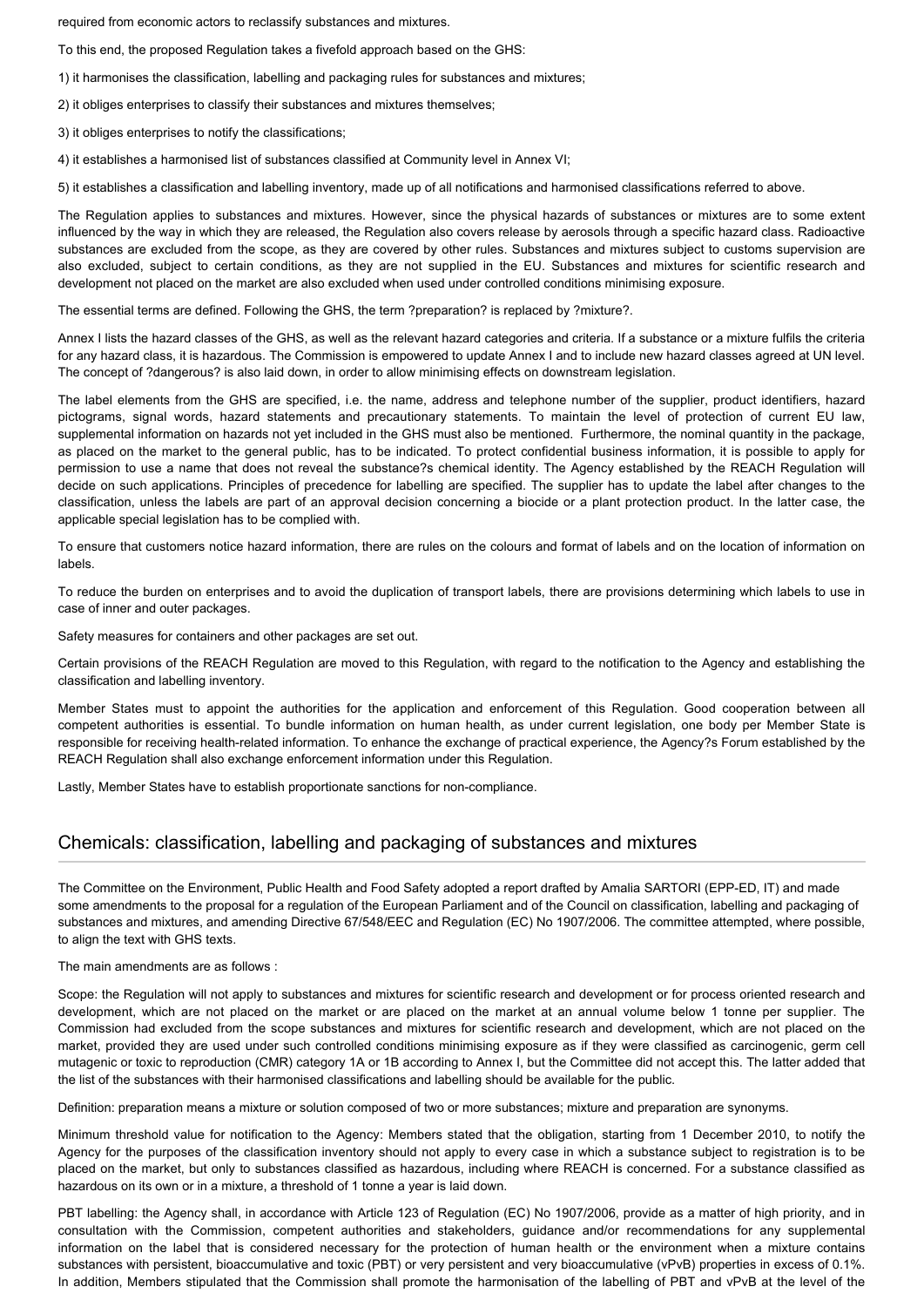United Nations and shall, as appropriate, subsequently adjust and adapt sections 1.1 and 1.2 of Annex II and part 2 of Annex III referred to in Article 27(1) and/or part 2 of Annex II and part 3 of Annex III referred to in Article 24.

Labelling: in the case of natural materials, a designation such as 'essential oil from ...' or ' ... extract' may be used instead of the names of the components of this essential oil or extract.

Deadline for labelling update: the supplier of a substance or a mixture shall take all appropriate measures to update the label following any change to the classification and labelling of the substance or mixture, without delay and in any case not later than twelve months after the change of classification.

Tests on humans: tests on humans for the sole purpose of this Regulation are generally not acceptable and shall only be undertaken when no other alternatives are possible to ensure the best protection of human health and the classification of a substance or mixture according to its actual effects on human health. Tests on non-human primates shall not be performed for the purposes of this Regulation. The Commission proposal contained a prohibition on testing on humans and animals.

Animal testing: where new tests are carried out for the purposes of this Regulation, tests on animals shall be undertaken only where no other alternatives, which provide the same level of reliability and quality of data, are possible. Testing methods shall be regularly reviewed with a view to reducing testing on vertebrate animals and the number of animals involved. The committee added that validation studies to assess non-animal tests, or methods that reduce the number of animals used or the suffering experienced by test animals, shall be designed to ensure that new test methods take account of the requirements of the Regulation and similar legislation implementing the Globally Harmonised System of Classification and Labelling of Chemicals in other jurisdictions so that classification and labelling requirements do not become a barrier to the replacement, reduction and refinement of animal testing.

Evaluation of data: when evaluating the data the manufacturer or importer shall consider additional information such as the form and/or physical state in which the substance or mixture is used after it is placed on the market and may refine the classification accordingly. Normal handling and use should be taken into consideration in the classification of a substance or mixture. Where a specific product sector group has established a Hazard and Classification Centre, which brings together expertise in the evaluation of information, test data, weight of evidence determinations, and bridging principles, any supplier within the product sector may rely on an evaluation from that centre for the establishment of the hazards associated with, and the corresponding classification of, the mixture.

Packaging: the committee added several clauses amending the provisions on packaging relating to, inter alia, packaging containing 125 ml or less, if the substance or mixture is classified as Chronically Aquatic Hazardous of category 3 or 4; hazard and precautionary statements regarding substances or mixtures in small or unsuitable packaging; packaging for single use; packaging of substances and mixtures destined for the general public and fulfilling the criteria for Hazard Class 2.16. An additional Article was added on the labelling of detergents.

Guidance by the Agency: the supplier of a substance or a mixture intended for use by the general public shall label the product in accordance with the guidance provided by the Agency for the communication of information to the general public on the risks and safe use of chemical substances and mixtures, as provided for in Regulation (EC) No 1907/2006.

New Article 40(a): a new article entitled classification and labelling of hazardous substances under Directive 67/548/EEC for hazard categories other than those specified in Article 38(1) is inserted. It states that the classifications and forms of labelling set out in the new part 4 of Annex VI may be applied by suppliers. Where a supplier decides not to apply those classifications and forms of labelling, he shall be required to re-evaluate the substance in question on the basis of the criteria laid down in parts 2 to 5 of Annex I.

The committee noted that in the Commission proposal, Annex VI, part 3, has binding force. It proposed adding a part 4 setting out classifications and forms of labelling for hazardous substances which have already been the subject of Community harmonisation under Directive 67/548/EEC in connection with hazard categories other than those specified in Article 38. Part 4 on Annex VI is to be considered a non-binding reference tool for the use of the authorities and industry.

Accidents: every year Member States shall submit to the European accident database set up under the EHLASS programme (European Home and Leisure Accident Surveillance System) data detailing the number of accidents, and the mixtures involved, in respect of which appointed bodies have received requests for medical information concerning treatment and curative measures.

Comitology: the Commission must adopt Annex VIIa and may adjust and adapt Annexes I to VIIa to technical and scientific progress in accordance with the regulatory procedure with scrutiny. The Commission shall take due account of the further development of the GHS within the United Nations, developments in international chemical programmes and conventions, data from accident databases, such as poison information units and the European Home and Leisure Accident Surveillance System (EHLASS), and the validation of alternative tests by ECVAM.

## Chemicals: classification, labelling and packaging of substances and mixtures

The European Parliament adopted, by 604 votes to 9 with 13 abstentions, a legislative resolution amending the proposal for a regulation of the European Parliament and of the Council on classification, labelling and packaging of substances and mixtures, and amending Directive 67/548/EEC and Regulation (EC) No 1907/2006. The report had been tabled for consideration in plenary by Amalia SARTORI (EPP-ED, IT) on behalf of the Committee on the Environment, Public Health and Food Safety. The amendments were the result of a compromise between Parliament and Council.

The main amendments were as follows :

Purpose of the Regulation: the Regulation aims to ensure a high level of protection of human health and the environment as well as the free movement of substances, mixtures by:

- harmonising the criteria for classification of substances and mixtures, and the rules on labelling and packaging for hazardous substances and mixtures;
- providing an obligation for manufacturers, importers and downstream users to classify substances and mixtures placed on the market;
- enabling suppliers to label and package substances and mixtures placed on the market;
- enabling manufacturers, producers of articles and importers to classify those substances not placed on the market that are subject to registration or notification under the REACH Regulation;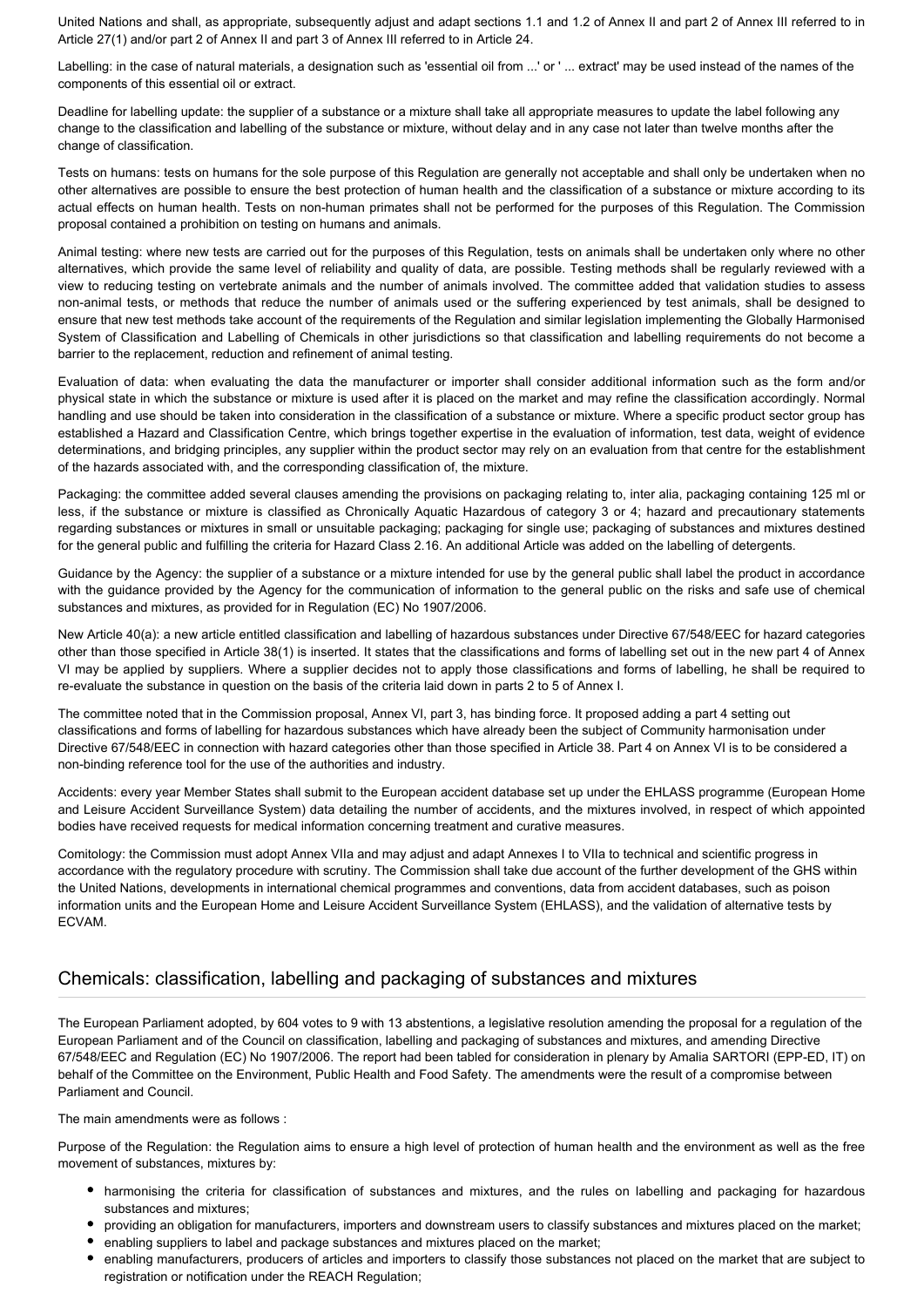- providing an obligation for manufacturers and importers of substances to notify the Agency, of such classifications and labelling elements if these have not been submitted to the Agency as part of a registration under REACH;
- establishing a list of substances with their harmonised classifications and labelling elements at Community level;
- establishing a classification and labelling inventory of substances, which is made up of all notifications, submissions and harmonised classifications and labelling elements.

Scope: Parliament did not accept the Environment Committee?s amendment relating to exclusion from the scope for substances and mixtures for scientific research which are placed on the market at an annual volume below 1 tonne per supplier. The text now states that the Regulation does not apply to substances and mixtures for scientific research and development, which are not placed on the market, provided they are used under controlled conditions in accordance with Community workplace and environment legislation. Furthermore, Member States may allow for exemptions from this Regulation in specific cases for certain substances or mixtures, where necessary in the interests of defence.

Definitions: the term "mixture" as defined in this Regulation has the same meaning as the term "preparation" previously used in Community legislation. In addition, Parliament inserted several new terms into the text.

Labelling: the label shall be written in the official language(s) of the Member State(s) where the substance or mixture is placed on the market, unless the Member State(s) concerned provide otherwise. The product identifier for a mixture shall consist of both the trade name or the designation of the mixture and the identity of all substances in the mixture that contribute to the classification of the mixture as regards acute toxicity, skin corrosion or serious eye damage, germ cell mutagenicity, carcinogenicity, reproductive toxicity, respiratory or skin sensitisation, specific target organ toxicity (STOT) or aspiration hazard. Statements such as ?non-toxic?, ?non-harmful?, ?non-polluting?, ?ecological? or other statements indicating that the substance or mixture is not hazardous or any other statements that are inconsistent with its classification should not appear on the labels or packaging of hazardous substances or mixtures.

Deadline for labelling update: the supplier must ensure that the label is updated, without undue delay, following any change to the classification and labelling of that substance or mixture, where the new hazard is more severe or where new supplemental labelling elements are required. Where labelling changes are required other than those referred to above, the supplier shall ensure that the label is updated within 18 months.

SMEs: when there is a request for use of an alternative chemical name, SMEs shall pay a reduced fee. The Agency should study the possibilities for further simplification of the notification procedure in particular taking the needs of SMEs into account.

Bodies responsible for information: Member States shall appoint a body or bodies responsible for receiving information for formulating preventative and curative measures, in particular in case of emergency health response. Three years after entry into force the Commission shall assess possibility to harmonise information.

Information to the public: within three years from the entry into force of the Regulation, the Agency shall carry out a study on the communication of information to the general public on the safe use of substances and mixtures and the potential need for additional information on labels.

Animal and human testing: where new tests are carried out for the purposes of this Regulation, tests on animals within the meaning of Directive 86/609/EEC shall be undertaken only where no other alternatives, which provide an adequate reliability and quality of data, are possible. Tests on non-human primates are prohibited. Tests on humans must not be performed. Data obtained from other sources, such as clinical studies, can however be used for the purposes of the Regulation.

PBT labelling: Member States and the Commission shall, in the manner appropriate to their role in the relevant UN fora, promote the harmonisation of the criteria for classification and labelling of PBT or vPvB at the level of the UN.

Lastly, it should be recalled that the reclassification and labelling of most substances must be completed by 1.12.2010 for substances and 1.6.2015 for mixtures. The current Directives on classification, labelling and packaging will be repealed on 1 June 2015. During a transitory period both systems will be applied.

## Chemicals: classification, labelling and packaging of substances and mixtures

PURPOSE: to establish a new system on classification and labelling of hazardous substances and mixtures by implementing in the EU the international criteria agreed by the United Nations.

LEGISLATIVE ACT: Regulation (EC) No 1272/2008 of the European Parliament and of the Council on classification, labelling and packaging of substances and mixtures, amending and repealing Directives 67/548/EEC and 1999/45/EC, and amending Regulation (EC) No 1907/2006.

CONTENT: by adopting this Regulation, the EU confirms its intention to contribute to the general harmonisation of the criteria for the classification and labelling of chemicals at international level by incorporating into Community law the international criteria agreed by the United Nation Economic and Social Council (UN ECOSOC) for the classification and labelling of hazardous substances and mixtures, called the Globally Harmonised System of Classification and Labelling of Chemicals (GHS).

The objective of the Regulation is to determine which properties of substances and mixtures should lead to classification in order that the hazards of certain substances and mixtures can be correctly identified and communicated. To ensure that customers receive information on hazards to human health and the environment, suppliers of substances and mixtures will have to ensure that they are labelled and packaged in accordance with the Regulation before placing them on the market, depending on how they have been classified.

The provisions of the Regulation will, as a general principle, apply to all substances and mixtures supplied in the EU, except where other Community legislation lays down more specific rules on classification and labelling.

Trade in substances and mixtures is an issue relating not only to the internal market, but also to the global market. Harmonised criteria for classification and labelling have been developed over a period of 12 years within the United Nations (UN) structure with a view to facilitating worldwide trade.

The label shall be written in the official language(s) of the Member State(s) where the substance or mixture is placed on the market, unless the Member State(s) concerned provide(s) otherwise.